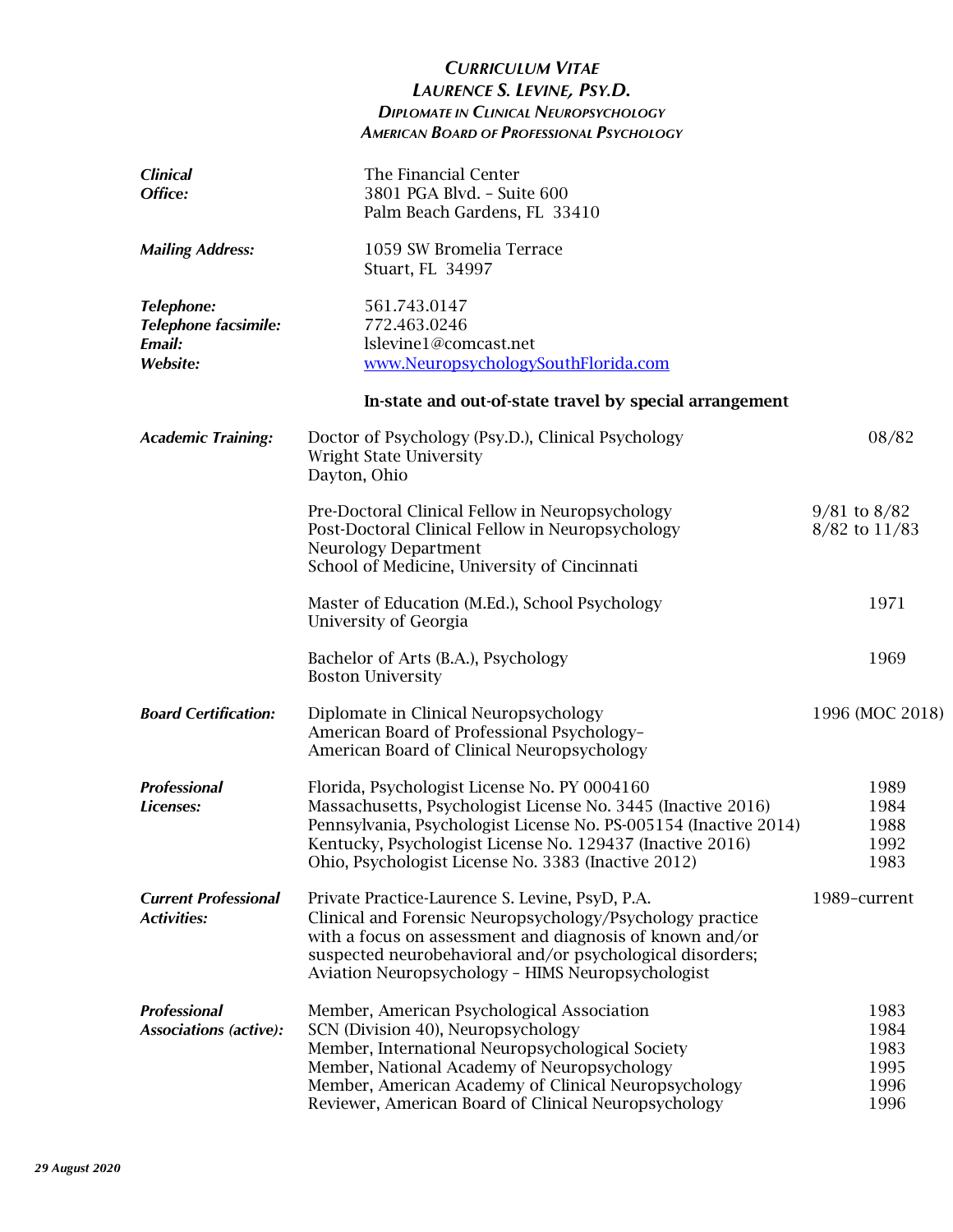| Prior<br>Experience: | <b>Consulting Neuropsychologist</b><br>Encompass Rehabilitation Hospital at Martin Health<br>Stuart, FL 34997 (formerly Health South)                                                                                                                                                                                                                                                                                                                                                                      | $10/13$ to $04/20$                                       |
|----------------------|------------------------------------------------------------------------------------------------------------------------------------------------------------------------------------------------------------------------------------------------------------------------------------------------------------------------------------------------------------------------------------------------------------------------------------------------------------------------------------------------------------|----------------------------------------------------------|
|                      | Neuropsychologist<br><b>Veterans Administration Medical Center</b><br>West Palm Beach, FL 33410<br>Neuropsychology Consultation service to the Medical Center;<br>student and APA intern supervision in clinical neuropsychology                                                                                                                                                                                                                                                                           | $05/00$ to $05/18$                                       |
|                      | Program Director<br>New Medico Neurologic Rehabilitation<br>Center of Palm Beach<br>Responsible for the clinical and programmatic management<br>of this 120 bed, neurologic rehabilitation center; program<br>development; staff development. The center served adults<br>and children suffering brain-injuries and those with the<br>sequelae of disease in brain.                                                                                                                                        | $5/88$ to $4/89$                                         |
|                      | Chief Neuropsychologist/Co-Director<br>Brain Injury Rehabilitation Unit<br>Magee Rehabilitation Hospital<br>Philadelphia, PA<br>Neuropsychological evaluation, treatment planning,<br>and behavioral rehabilitation of brain-damaged adults.<br>Co-directed a 10-bed inpatient brain injury rehabilitation program,<br>outpatient rehabilitation services, student supervision and program development.                                                                                                    | $9/87$ to 6/88                                           |
|                      | · Clinical Neuropsychologist<br>· Assistant Director<br>· Acting Director<br>Department of Neuropsychology<br>The Greenery Head Injury Program<br>Boston, MA<br>Neuropsychological evaluation of brain-damaged (e.g., trauma,<br>stroke, dementia) adults and adolescents; developing and modifying<br>individual cognitive rehabilitation programs; developing and<br>implementing individual and group behavioral intervention programs.<br>Student supervision. Administration and program development. | $4/84$ to $9/87$<br>$3/85$ to $3/87$<br>$3/87$ to $9/87$ |
|                      | Clinical Neuropsychologist<br>New MediCo Head Injury Center at Lewis Bay<br>Hyannis, Massachusetts<br>Neuropsychological evaluation of brain-damaged adults and<br>adolescents; developing and modifying individual cognitive and<br>behavioral rehabilitation programs.                                                                                                                                                                                                                                   | $12/83$ to $4/84$                                        |
|                      | <b>Alternative Education Coordinator</b><br>Huber Heights, Ohio Local School District<br>Developed, implemented and administered a pilot project providing<br>Alternative educational/disciplinary approaches to "high risk"<br>middle school students.                                                                                                                                                                                                                                                    | $8/80$ to $8/81$                                         |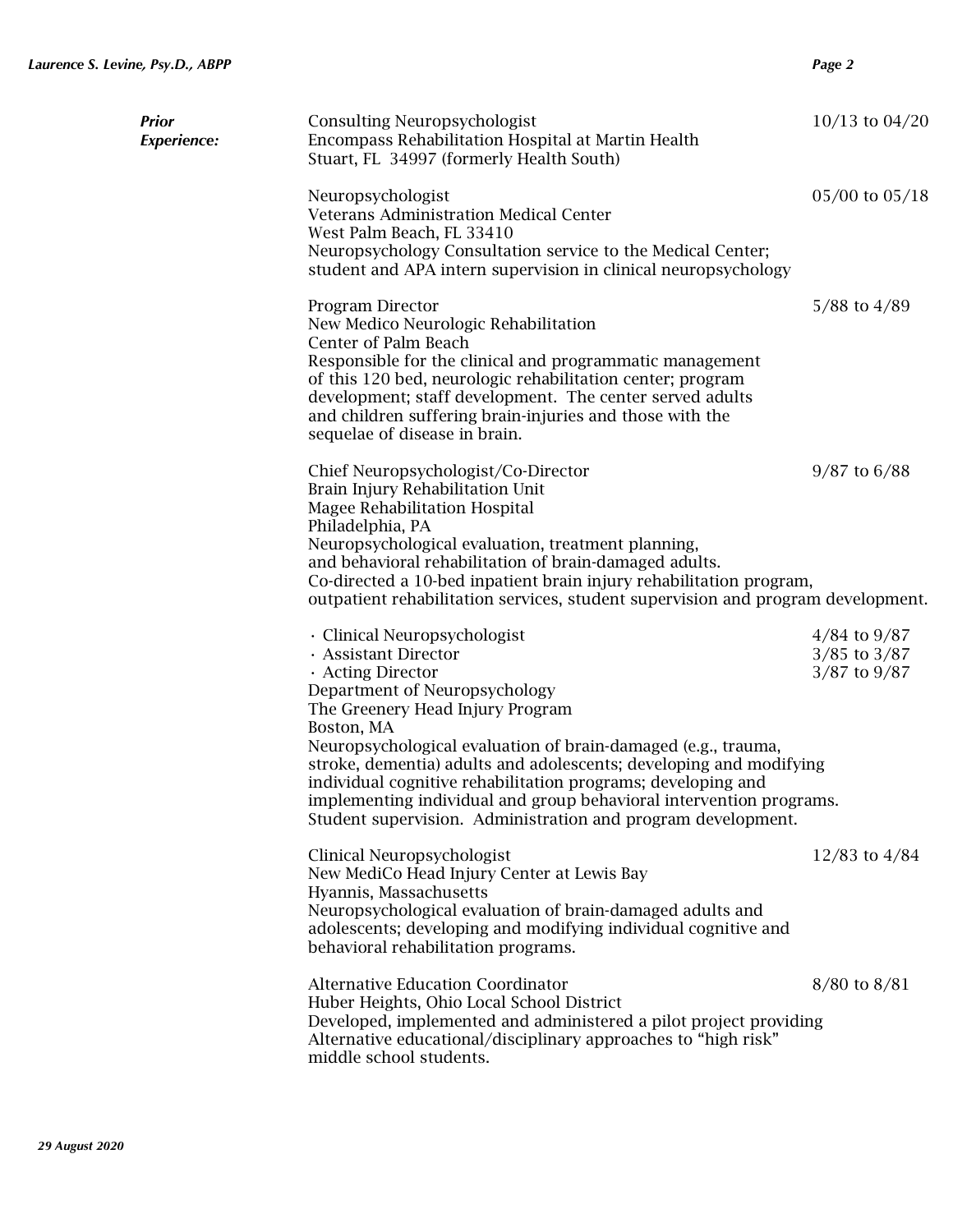| <b>Prior</b><br><b>Experience (con't.):</b> | Senior Therapist II<br>Youth Department<br>Good Samaritan Hospital<br><b>Community Mental Health Center</b><br>Dayton, Ohio<br>Populations: adolescent, young adults, developmentally disabled<br>(including severely behaviorally disordered)<br>Services: Individual, group, and family psychotherapy; primary<br>therapist in a program for the severely behaviorally disordered;<br>program development and administration; student supervision;<br>community, school, and business consultations. | $9/75$ to $8/80$                             |
|---------------------------------------------|--------------------------------------------------------------------------------------------------------------------------------------------------------------------------------------------------------------------------------------------------------------------------------------------------------------------------------------------------------------------------------------------------------------------------------------------------------------------------------------------------------|----------------------------------------------|
|                                             | Staff Psychologist<br>River Region Mental Health-Mental Retardation Board<br>Louisville, Kentucky<br>Populations: children, adolescent, developmentally disabled (severely<br>behaviorally disordered), adults<br>Services: Individual, group, family psychotherapy; milieu therapy<br>In day treatment; school/community consultation; crisis intervention;<br>clinical staff supervision.                                                                                                            | 11/73 to $9/75$                              |
|                                             | School Psychologist<br>Richland County, School District #2<br>Columbia, South Carolina<br>Individual and group psychotherapy with children and adolescents:<br>training teachers in classroom management, techniques; program<br>planning; psychological evaluations.                                                                                                                                                                                                                                  | $1/73$ to $11/73$                            |
|                                             | Therapist<br><b>Resident Director</b><br>Haelan Hall of Midway<br>Midway, GA<br>Milieu and individual therapy; crisis intervention (24 hour on call)<br>at this residential school for 40 severely behaviorally disturbed<br>children and youth; clinical supervision and training of child care staff;<br>program development.                                                                                                                                                                        | $1/72$ to 6/72<br>8/72 to 12/72              |
|                                             | <b>Resident Director</b><br>Camp Haelan<br>Lake Lure, North Carolina<br>Responsible for the day-to-day operation of a private camp for 60-75<br>severely emotionally disturbed children and adolescents. Managed the<br>therapeutic/recreational milieu; hired, trained, and supervised staff.                                                                                                                                                                                                         | Summer (June through<br>August) 1971, 72, 73 |
| <b>Academic</b><br><b>Affiliations:</b>     | <b>Assistant Clinical Professor</b><br>Department of Rehabilitation Medicine<br>Tufts University School of Medicine<br>(Clinical Supervisor/Greenery-Boston)                                                                                                                                                                                                                                                                                                                                           | $5/84$ to $7/88$                             |
|                                             | <b>Adjunct Professor</b><br>School of Social Work<br>Ohio State University<br>(Good Samaritan Community Mental Health Center)                                                                                                                                                                                                                                                                                                                                                                          | $1/79$ to $9/79$                             |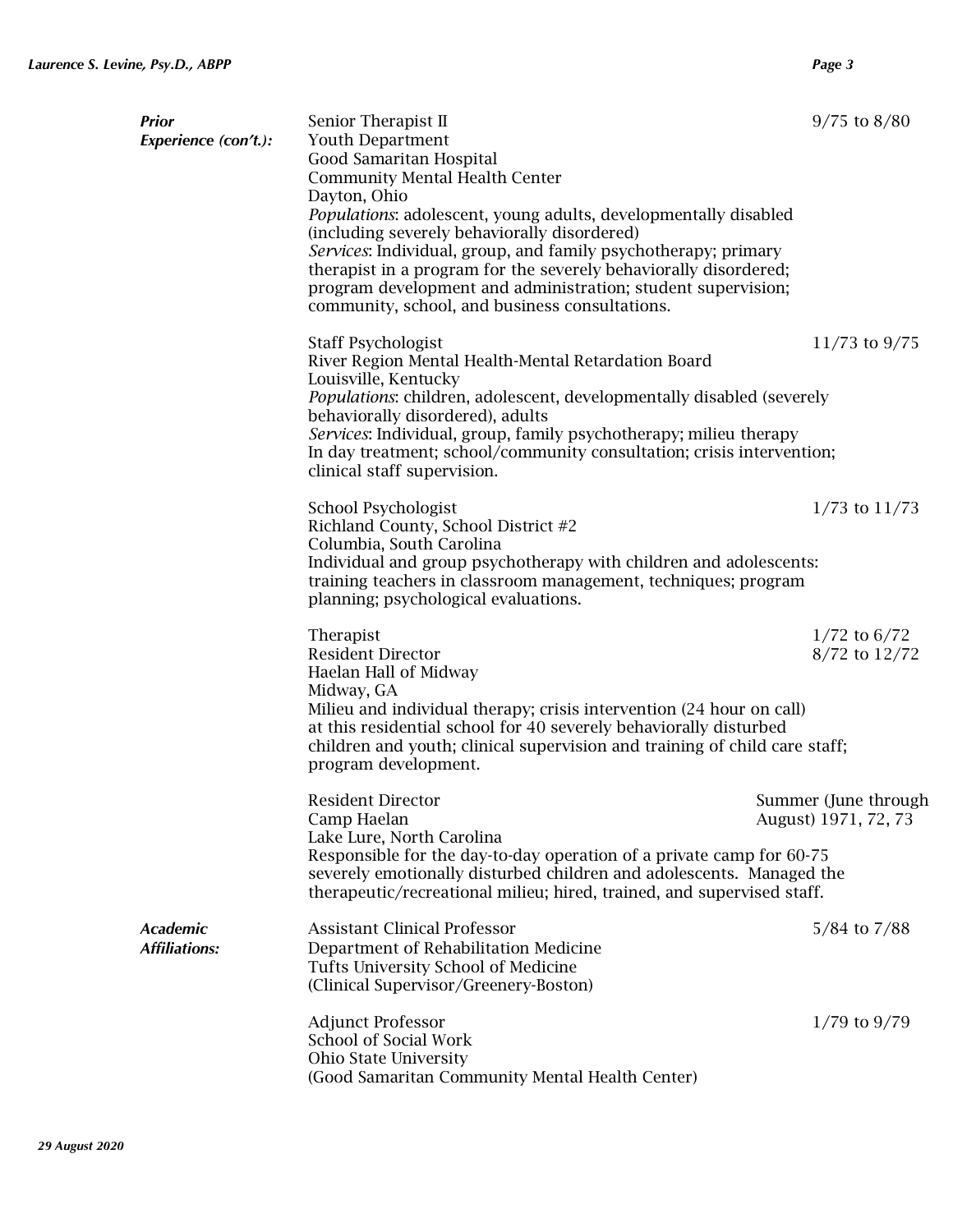| Academic<br>Affiliations (con't):    | Graduate Assistant<br>University of Georgia<br>Trained and supervised graduate students to conduct<br>psychological evaluations.                                                                                                                                                                                                                                                                                                                                                                    |                    |
|--------------------------------------|-----------------------------------------------------------------------------------------------------------------------------------------------------------------------------------------------------------------------------------------------------------------------------------------------------------------------------------------------------------------------------------------------------------------------------------------------------------------------------------------------------|--------------------|
| Professional<br><b>Consultation:</b> | <b>Blue Shield of Massachusetts</b><br><b>Mental Health Utilization Review</b><br>Level II Peer Review of neuropsychological testing claims                                                                                                                                                                                                                                                                                                                                                         | 1987               |
|                                      | National Mentor, Inc. 1987<br>Boston, MA<br>Chief consultant for a project to develop community-based<br>residential program for traumatically brain-injured people.                                                                                                                                                                                                                                                                                                                                |                    |
|                                      | Statewide Head Injury Program (SHIP)<br>Boston, MA<br>Task Force to develop a neuropsychological report protocol for<br>neuropsychologists rendering services to SHIP clients.                                                                                                                                                                                                                                                                                                                      | 1986-87            |
| Community<br>Service:                | Member, Board of Directors<br>Gulfstream Goodwill<br>West Palm Beach, Florida                                                                                                                                                                                                                                                                                                                                                                                                                       | 1990-97            |
| <b>Publications:</b>                 | Glenn, M.B., Whyte, J., Wroblewski, B., Levine, L.S. and Parziale, J.<br>Lithium Carbonate for Aggressive Behavior of Affective Instability<br>in Ten Brain Injured Patients.<br>American Journal of Physical Medicine and Rehabilitation.                                                                                                                                                                                                                                                          | (1990).            |
| <b>Presentations:</b>                | Levine, L.S., Glenn, M.B., Wroblewski, B., and Underwood, S.<br>"Use of Lithium Carbonate and Comprehensive Behavioral<br>Treatment: A Highly Successful Combined Approach in<br>Two Severely Brain Injured Patients with Long-Standing Assaultive,<br>Self-Injurious, and Destructive Behaviors."<br>Poster Presentation at the Ninth Annual Santa Clara Medical<br>Center Head Trauma Conference; San Jose<br>Poster Presentation at the CT Traumatic<br>Brain Injury Association Annual Meeting. | 04/1986<br>12/1986 |
|                                      | Levine, L.S. and Glenn, M.B.<br>"Behavioral Rehabilitation of the Head Injured Adult:<br>Interdisciplinary Process in a Combined Cognitive,<br>Pharmacological, and Behavioral Strategy."<br>Alabama Head Injury Foundation<br>Annual Meeting; Mobile                                                                                                                                                                                                                                               | 10/1986            |
|                                      | New York State Head Injury Association<br>Annual Meeting; Albany                                                                                                                                                                                                                                                                                                                                                                                                                                    | 05/1987            |
|                                      | "Compensatory Strategies to Deal with Functional<br>Memory Deficits"<br>Annual Meeting, Head Injury Association<br>of Canada; Ottawa                                                                                                                                                                                                                                                                                                                                                                | 09/1987            |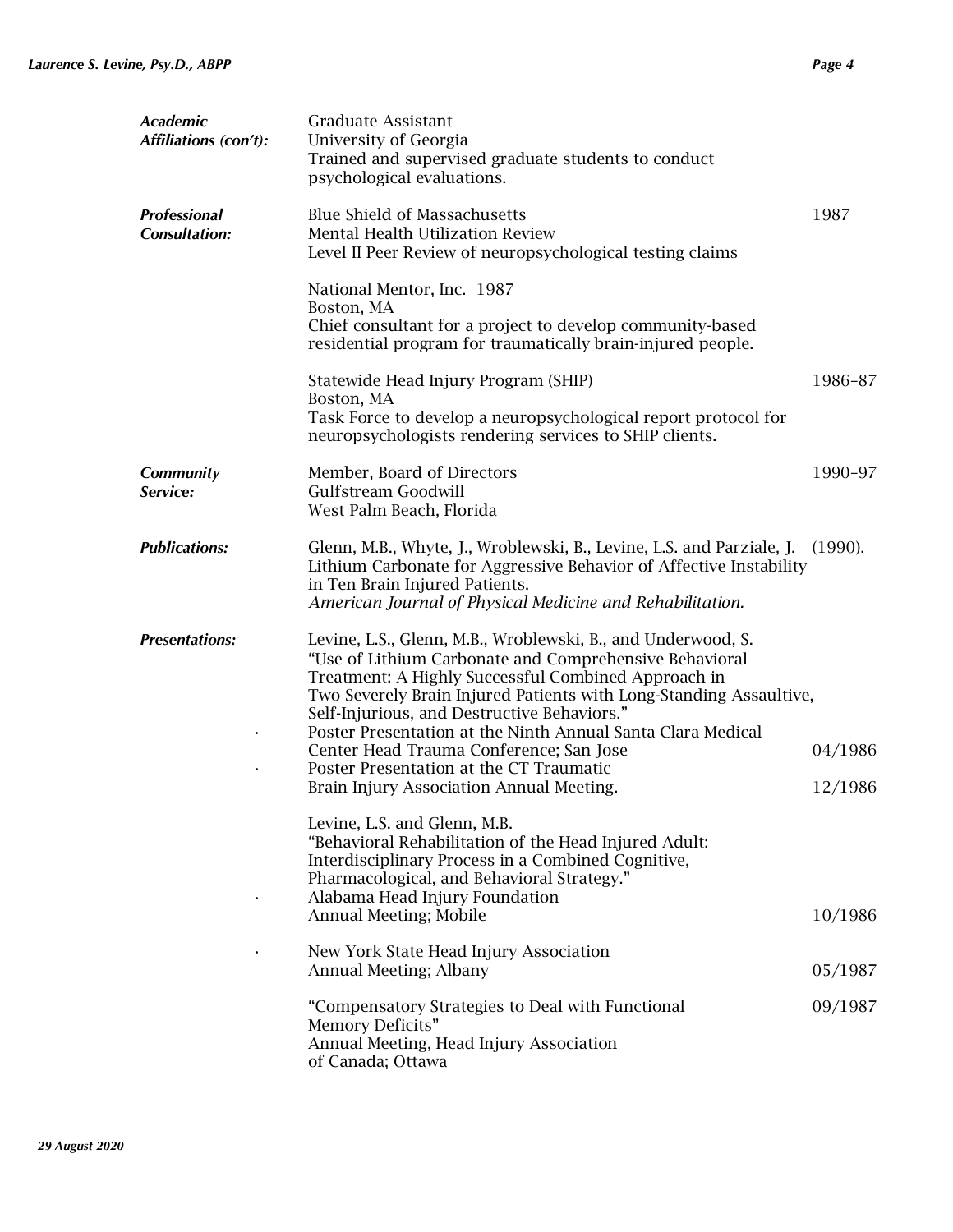| <b>Presentations:</b><br>(con't) | "The Role of Neuropsychology in<br>Head Injury Rehabilitation"<br>Keeping Ahead Series;<br>Magee Rehabilitation Hospital, Philadelphia                                                                                                         | 01/1988                       |
|----------------------------------|------------------------------------------------------------------------------------------------------------------------------------------------------------------------------------------------------------------------------------------------|-------------------------------|
|                                  | "Understanding and Managing<br>The Agitated TBI Patient: Cognitive Sequelae<br>and Environmental Variables"<br>Conference sponsored by Magee Rehabilitation Hospital:<br>"Dealing with the Agitated Patient: The Beginnings of Rehabilitation" | 03/1988                       |
|                                  | "Memory Disorders Following Mild"<br>Head Injury: Neuropsychological<br>Assessment and Rehabilitation Strategies"<br>Palm Beach County Chapter, Florida<br>Psychological Association                                                           | 05/1990                       |
|                                  | "Overview of Neuropsychology"<br>Palm Beach County Trial Lawyers Assn.<br>West Palm Beach, Florida                                                                                                                                             | 09/1989                       |
|                                  | "Neuropsychology of Head Injury"<br>Seminar: Identifying Traumatic Brain Injury<br>The Center for Legal Education<br>Phoenix, Arizona                                                                                                          | 11/1991                       |
|                                  | "Neuropsychology of Memory Disorders:<br>Etiology, Description, Assessment, and Simulation"<br>Case Management Society of Florida<br>Annual Meeting; Orlando<br>Plaintiff Paralegal Assn. (Palm Beach County)<br>West Palm Beach, Florida      | 03/1992<br>03/1992            |
|                                  | "Neuropsychological Assessment of<br>Cognitive and Behavioral Deficits<br>Associated with Multiple Sclerosis"<br>National Multiple Sclerosis Society, South Florida Chapter<br>West Palm Beach and Delray, Florida                             | 11/1992<br>05/1994<br>04/1995 |
|                                  | Levine, L.S. and Cohen, L.J.<br>"The Interface Between Law and Neuro-<br>psychology in Personal Injury Litigation"<br>Florida Psychological Assn., Winter Meeting<br>Orlando, Florida                                                          | 12/1992                       |
|                                  | Role of the Neuropsychological Evaluation in the<br>Diagnosis of Mild Traumatic Brain Injury<br><b>State Farm Mutual Insurance</b><br>Coral Springs, FL                                                                                        | 11/2007                       |
|                                  | Kaslow, F., Levine, L., Nierenberg, B. and Heller, R.<br>Competency and the Importance of ABPP Certification<br>Florida Psychological Assn.<br>West Palm Beach, Florida                                                                        | 06/2015                       |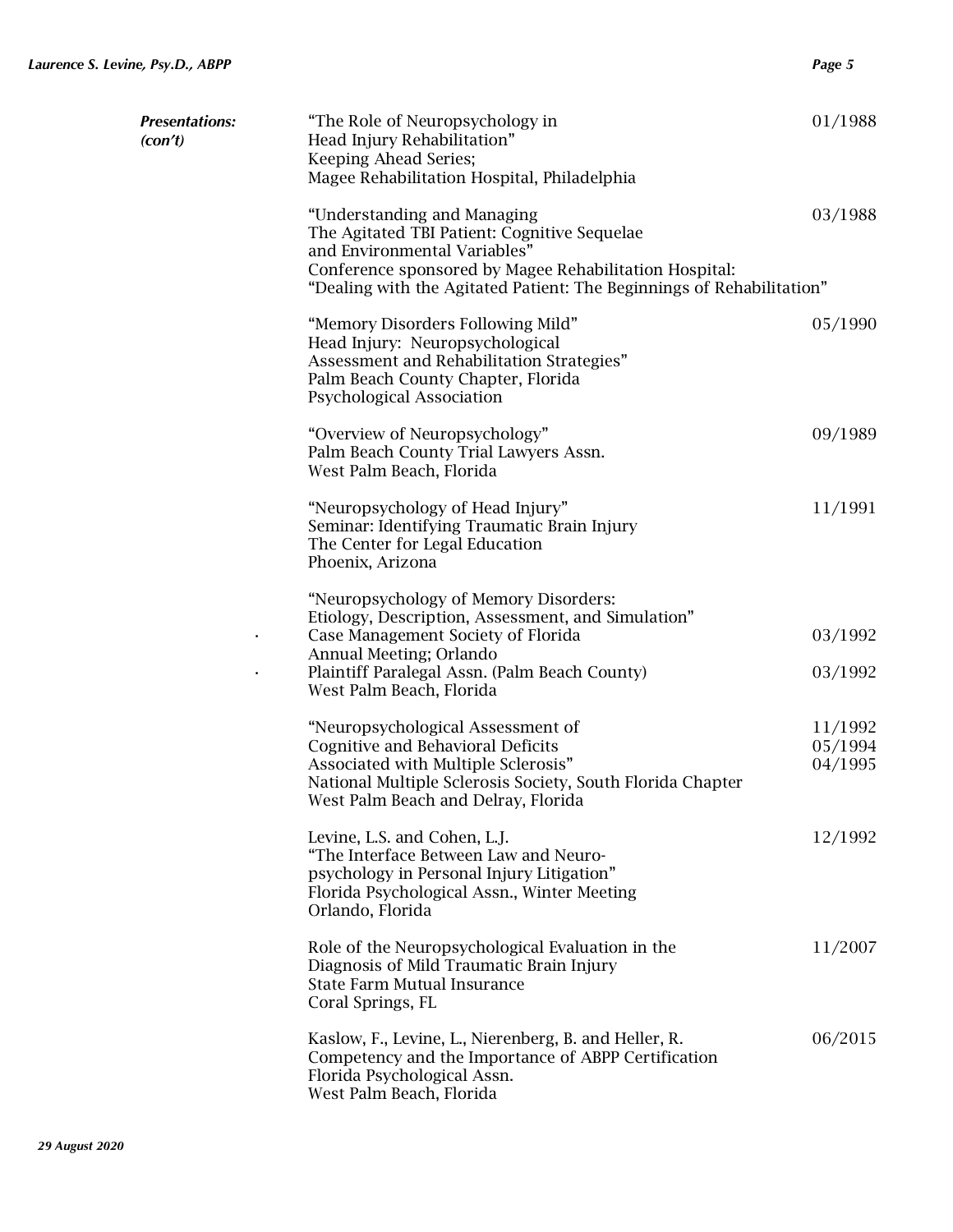| <b>Continuing</b><br>Education:<br>(selected) | Advanced Course in Neuropsychology<br><b>Institute of Neurology</b><br>National Hospital, Queen Square<br>London                                                                                                                                      | 07/1984 |
|-----------------------------------------------|-------------------------------------------------------------------------------------------------------------------------------------------------------------------------------------------------------------------------------------------------------|---------|
|                                               | Neurological Syndromes<br>Boston Neuropsychological Foundation<br>Boston, Mass.                                                                                                                                                                       | 11/1985 |
|                                               | MMPI-2<br>Palm Beach County Div. of Youth Affairs<br>West Palm Beach, Florida                                                                                                                                                                         | 04/1990 |
|                                               | Clinical Neuropsychology and Brain Function:<br>Research, Measurement, and Practice<br>American Psychological Association                                                                                                                             | 10/1990 |
|                                               | Clinical Applications of the MMPI-2<br>Nova University<br>Fort Lauderdale, Florida                                                                                                                                                                    | 10/1990 |
|                                               | The Clinical and Forensic Assessment<br>of Malingering and Deception<br>Nova University<br>Fort Lauderdale, Florida                                                                                                                                   | 10/1990 |
|                                               | New Advances in the Process Approach to<br>Neuropsychological Assessment<br>Boston Neuropsychological Foundation<br>Miami, Florida                                                                                                                    | 05/1992 |
|                                               | Third Annual National Symposium: Mental Health<br>and the Law: Psychological and Psychiatric<br><b>Testimony in Court</b><br>Forensic and Clinical Psychology Associates/<br>The University of Miami School of Law<br>Miami, Florida                  | 04/1993 |
|                                               | Models and Methods of Memory Rehabilitation<br>Psychotherapeutic Interventions after Brain Injury<br>Forensic Aspects of Neuroimaging for Neuropsychology<br>Annual Meeting of the National Academy of Neuropsychology<br>Orlando, Florida            | 11/1994 |
|                                               | Fifth Annual National Symposium: Mental Health<br>and the Law: Ethical, Legal, and Therapeutic<br><b>Issues in Mental Health</b><br>Forensic and Clinical Psychology Associates/<br>The University of Miami School of Law<br>Fort Lauderdale, Florida | 04/1995 |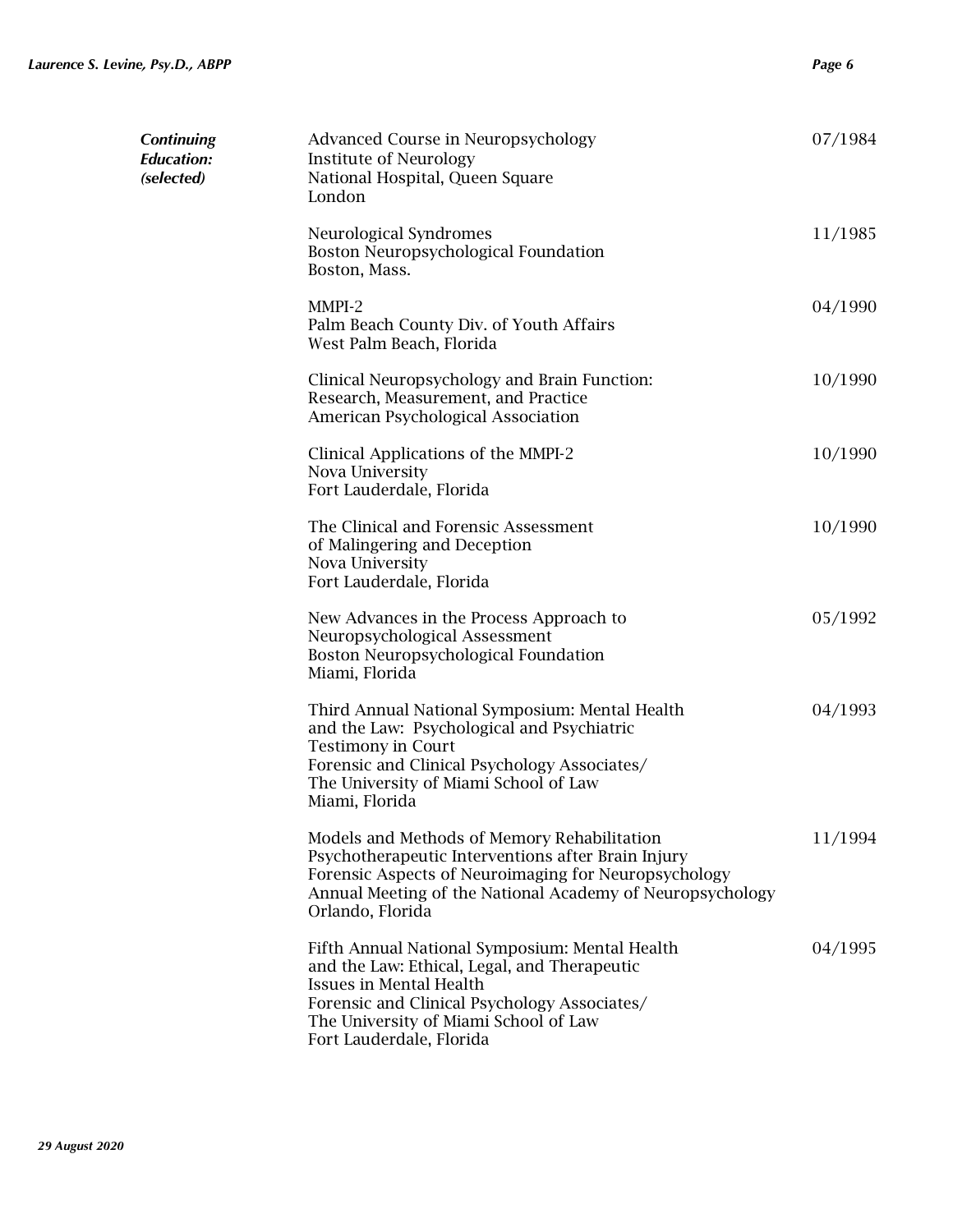| <b>Continuing</b><br><b>Education</b> (con't): | 21st Annual Course in Behavioral Neurology<br>and Neuropsychology: Assessment of<br><b>Behavioral Disorders</b><br>FL Society of Neurology and the Center for<br>Neuropsychological Studies at the Univ. of FL<br>Orlando, Florida                                                              | 12/1995 |
|------------------------------------------------|-------------------------------------------------------------------------------------------------------------------------------------------------------------------------------------------------------------------------------------------------------------------------------------------------|---------|
|                                                | · Sick-Role Susceptibility<br>Barry Blackwell, MD<br>· The Neuropsychology of Aging<br>M. Moscovitch, PhD, G. Winocur, PhD, & C. Grady, PhD<br>Meeting of the International Neuropsychological Society<br>Orlando, FL; 5-7 February 1997                                                        | 02/1997 |
|                                                | Eighth Annual National Symposium: Mental Health<br>and the Law: Malingering and Deception:<br>Clinical and Legal Issues<br>The University of Florida College of Law<br>Miami, Florida                                                                                                           | 03/1998 |
|                                                | Is Psychology a "Junk Science?"<br>Getting Expert Witness Testimony in the Courts<br>Larry J. Cohen, PhD, JD<br>Center for Psychological Studies; Nova Southeastern University<br>Fort Lauderdale, Florida                                                                                      | 01/1999 |
|                                                | 1999 World Conference on Pediatric Neuropsychology<br>A five-day review and training program of scientific,<br>medical and neuropsychological topics in Pediatric Neuropsychology<br>Child Development Center at St. Mary's Hospital<br>West Palm Beach, Florida                                | 02/1999 |
|                                                | Ethics, Mental Health and the Law<br>Bruce Frumkin, PhD, ABPP<br>Florida Psychological Association<br>Delray Beach, Florida                                                                                                                                                                     | 04/1999 |
|                                                | Risk Management in the Evolving Health Care Market<br>Eric Harris, EdD, JD<br>Nova Southeastern University<br>Fort Lauderdale, Florida                                                                                                                                                          | 06/1999 |
|                                                | The Range of Forensic Practice:<br>Civil, Criminal, and Ethical Issues<br>David Shapiro, PhD (a two day course)<br>Nova Southeastern University<br>Fort Lauderdale, Florida                                                                                                                     | 04/2000 |
|                                                | Advanced Forensic Psychology Practice:<br><b>Issues and Applications</b><br>A three and one-half-day series of intensive workshops addressing<br>psycholegal topics in criminal, personal injury and probate law.<br>Sponsored by the American Academy of Forensic Psychology<br>Tampa, Florida | 09/2000 |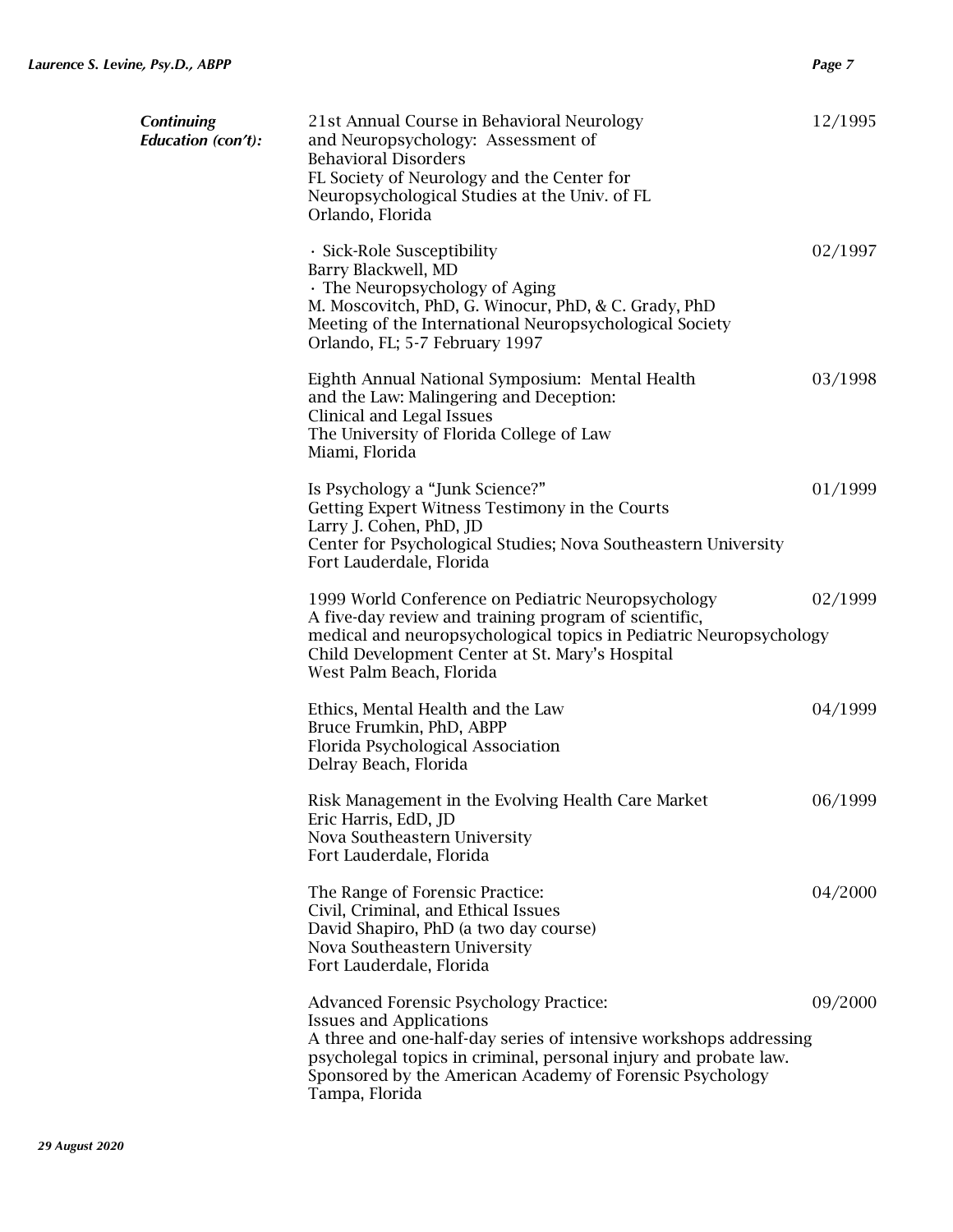| <b>Continuing</b><br><b>Education</b> (con't): | Topics in Forensic Neuropsychology:<br>A two day series of intensive workshops addressing:<br>· Clinical Decision Making; · Assessing Malingering;<br>· When Experts Collide: Neuropsychological Consultation,<br>· Testimony and Encountering Colleagues in Court;<br>• Overview of Functional Neuroimaging and Implications<br>for Neuropsychological Practice<br>Sponsored by the American Academy of Clinical Neuropsychology<br>Chicago, Illinois | 10/2000 |
|------------------------------------------------|--------------------------------------------------------------------------------------------------------------------------------------------------------------------------------------------------------------------------------------------------------------------------------------------------------------------------------------------------------------------------------------------------------------------------------------------------------|---------|
|                                                | Preparation for the Forensic Diplomat<br>David Shapiro, PhD (a one day course)<br>Nova Southeastern University<br>Fort Lauderdale, Florida                                                                                                                                                                                                                                                                                                             | 02/2001 |
|                                                | Second Annual Updates in Clinical Psychiatry<br>Sponsored by University of So. Fla. College of Medicine<br>Lake Buena Vista, Florida                                                                                                                                                                                                                                                                                                                   | 09/2002 |
|                                                | Forensic Applications of the MMPI-2 (Day One)<br>Advanced Topics in MMPI-2 Interpretation (Day Two)<br>James N. Butcher, PhD, Yossef Ben-Porath, PhD<br>Sponsored by University of Minnesota and Kent State University<br>Tampa, Florida                                                                                                                                                                                                               | 11/2002 |
|                                                | 2nd Annual Mild Cognitive Impairment Symposium<br>Presented by the Wien Center for Alzheimer's Disease<br>and Memory Disorders<br>Miami Beach, Florida                                                                                                                                                                                                                                                                                                 | 02/2004 |
|                                                | 2004 AACN Workshops & Annual Meeting<br>American Academy of Clinical Neuropsychology<br>Consilience and pediatric traumatic brain injury<br>· Common pitfalls in statistical analysis<br>· Practicing beyond the Wechsler manuals<br>· Practical issues in clinical neuropsychological assessment<br>· Update on ethical issues in neuropsychology<br>Minneapolis, Minnesota                                                                           | 06/2004 |
|                                                | Expert Witnesses, The Adversary System,<br>and the Voice of Reason<br>Louis de la Parte Florida Mental Health Institute<br>University of South Florida<br>Palm Beach Gardens, Florida                                                                                                                                                                                                                                                                  | 10/2004 |
|                                                | Ethical Decision Making and Risk<br>Management in Clinical Practice<br>Eric Harris, Ed.D., J.D.<br>APA Insurance Trust/Nova Southeastern University<br>Orlando, Florida                                                                                                                                                                                                                                                                                | 02/2005 |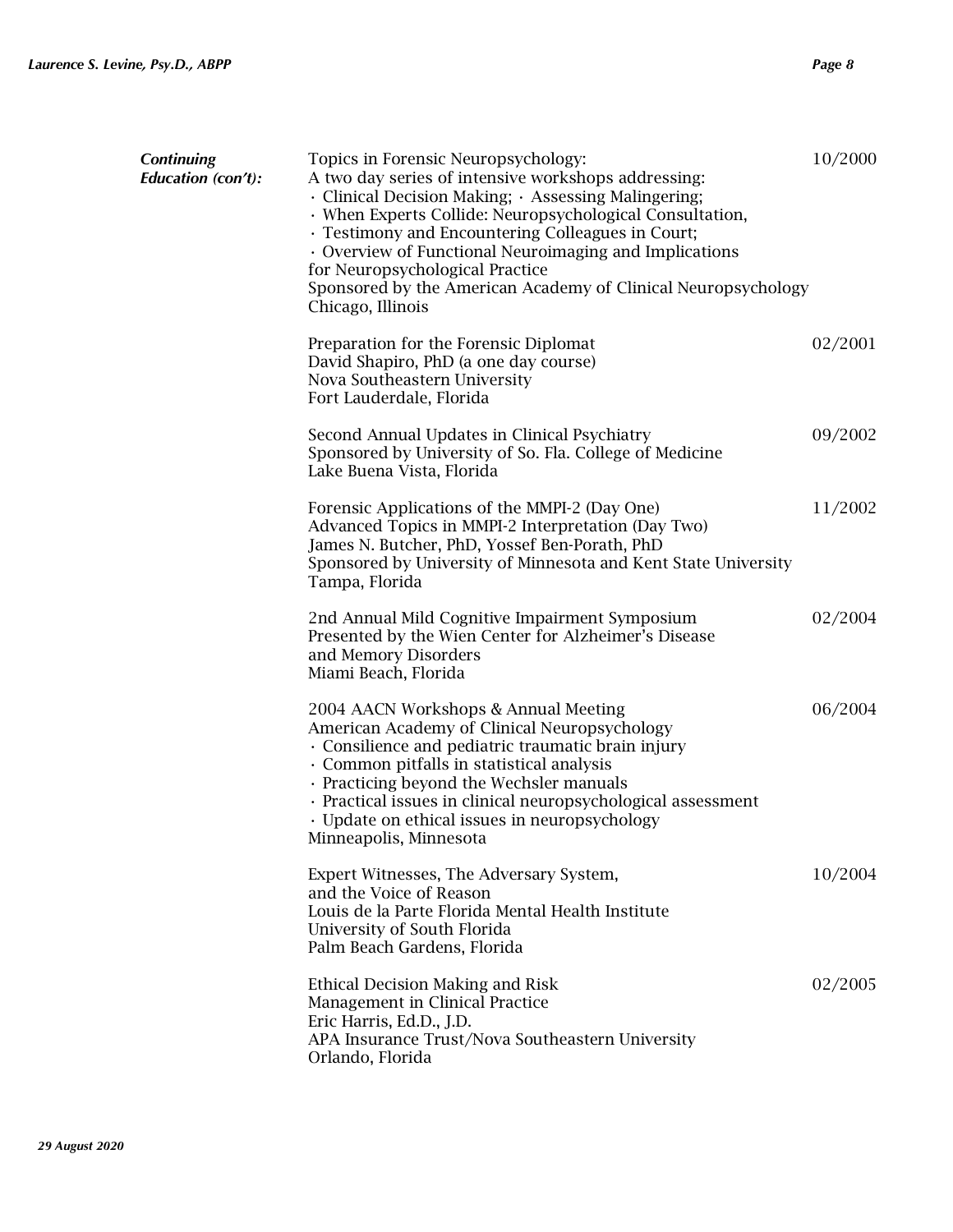| <b>Continuing</b><br>Education (con't.): | · Forensic Applications of the MMPI-2<br>· MMPI-2 Restructured Clinical (RC) Scales<br>Y. Ben-Porath, PhD, D. Clay-Sims, Esq., P. Arbisi, PhD<br>A. Tellegen, PhD<br>Kent State Univ./Univ. of Minn. Press<br>Fort Lauderdale, FL                                                                                                                                                                                                                                                                                             | 04/2005 |
|------------------------------------------|-------------------------------------------------------------------------------------------------------------------------------------------------------------------------------------------------------------------------------------------------------------------------------------------------------------------------------------------------------------------------------------------------------------------------------------------------------------------------------------------------------------------------------|---------|
|                                          | National Institute on Presenting Psychological and<br>Neuropsychological Evidence in Personal Injury<br>and Medical Malpractice Cases<br>2- Day Conference Sponsored by:<br>American Bar Association, American Psychological<br>Association and the Illinois State Bar Association<br>Chicago, Illinois                                                                                                                                                                                                                       | 04/2005 |
|                                          | 4th Annual Conference of the American Academy<br>of Clinical Neuropsychology<br>Workshops attended:<br>Case Studies of Financial Competency in Older Adults with Dementia<br>A Syndromal Approach to Criminal Forensic Neuropsychology<br>· Matters of Import in Forensic Neuropsychology: Can a Panel<br>of Experts Agree?<br>· Neuropsychology in the Courtroom: Discovery Wars, Records<br>· Management, Scope of Practice and Legal Requirements<br>Assessment of Effort: Further Evolution<br>Philadelphia, Pennsylvania | 06/2006 |
|                                          | VHI: Traumatic Brain Injury<br>West Palm Beach, FL VAMC                                                                                                                                                                                                                                                                                                                                                                                                                                                                       | 11/2006 |
|                                          | 5th Annual Conference of the American Academy<br>of Clinical Neuropsychology<br>Workshops attended:<br>· Review of Genetics, Neuropathology and Neuropsychology of<br>Frontotemporal Dementia<br>· Neuropsychological Assessment of Children for Forensic Purposes<br>· Pain Psychology for Neuropsychologists<br>· Understanding Somatization in the Practice of Clinical<br>Neuropsychology<br>· Criminal Forensic Neuropsychology: It's Murder<br>Denver, Colorado                                                         | 06/2007 |
|                                          | 6th Annual Conference of the American Academy<br>of Clinical Neuropsychology<br>Workshops attended:<br>· Neuropsychology of Blast and War-related TBIs<br>· Evidence Based Assessment and Research Interpretation<br>· Assessing Mild Traumatic Brain Injury in Forensic Settings<br>Clinical Reasoning and New Developments in Neuropsychological<br>Assessment<br>· AACN Consensus Conference: The Neuropsychological Assessment<br>of Effort, Response Bias, and Malingering<br><b>Boston Massachusetts</b>                | 06/2008 |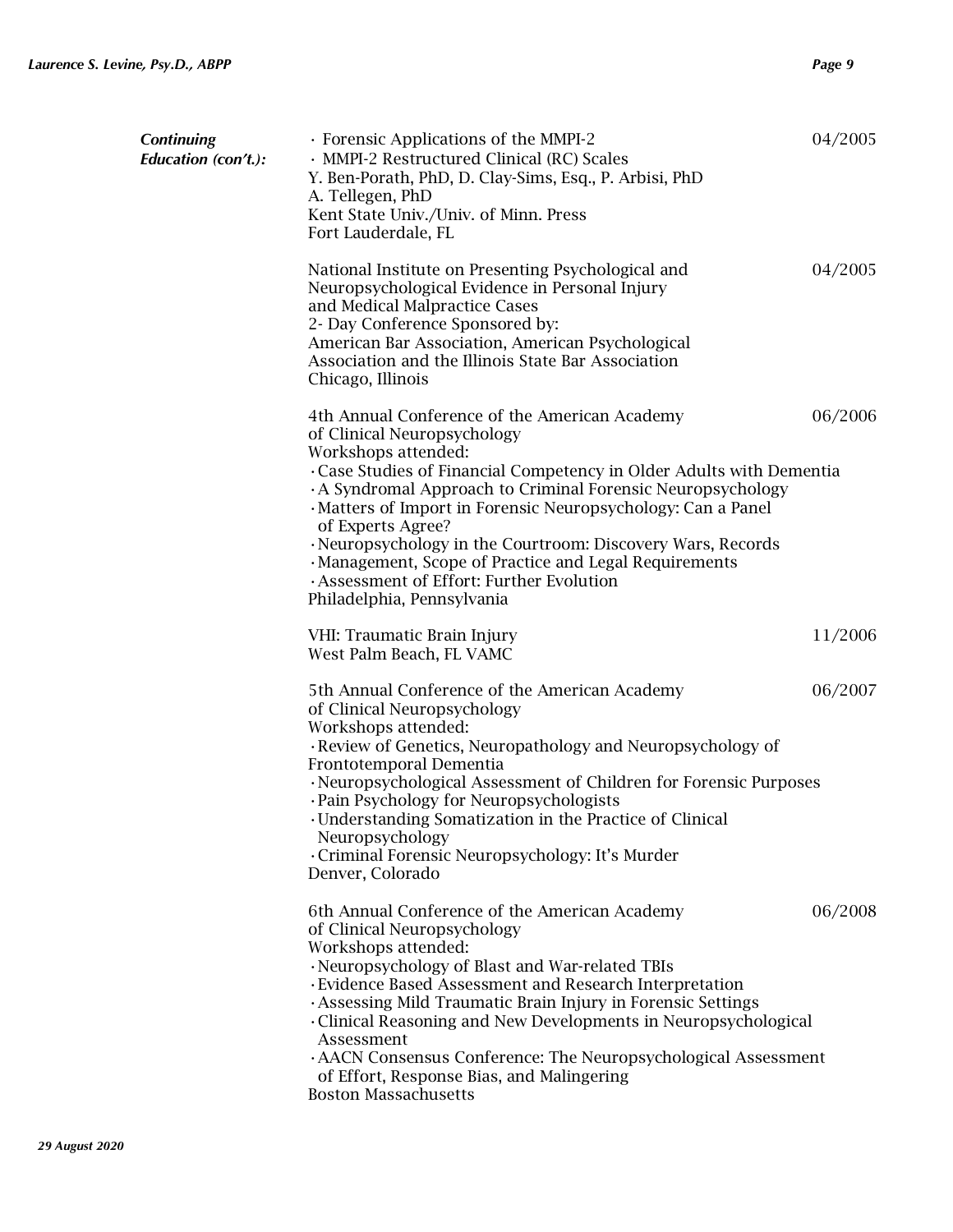| Continuing:<br><b>Education</b> (con't.): | Dementia: A Comprehensive Update (3-days)<br>Division of Cognitive and Behavioral Neurology<br>Brigham and Women's Hospital-<br><b>Harvard Medical School</b><br>Boston, MA                                                                                                                                                                                                                                                                    | 06/2009 |
|-------------------------------------------|------------------------------------------------------------------------------------------------------------------------------------------------------------------------------------------------------------------------------------------------------------------------------------------------------------------------------------------------------------------------------------------------------------------------------------------------|---------|
|                                           | 8th Annual Conference of the American Academy<br>of Clinical Neuropsychology<br>Workshops attended:<br>Cardiovascular Risk Factors, White Matter Disease and<br>Cognition: A Longitudinal Study<br>Scientific Update on Mild Traumatic Brain Injury<br>. fMRI: A Primer for the Clinical Neuropsychologist<br>· Toxicology for Neuropsychologists<br>The Financial Incentive Effect: It's Not Just Malingering<br>Chicago, Illinois            | 06/2010 |
|                                           | The MMPI-2-RF: An Advanced<br>Workshop for Forensic Psychologists<br>Yossef Ben-Porath, PhD<br>American Academy of Forensic Psychology<br>Miami, FL                                                                                                                                                                                                                                                                                            | 11/2010 |
|                                           | 9th Annual Conference of the American Academy<br>of Clinical Neuropsychology<br>Workshops attended:<br>· Issues in the Neuropsychological Assessment of<br>Patients with Pain in a Forensic Context<br>Threats to the Validity of Inference in Neuropsychology<br>and Novel Methods of Practice to Help Overcome Them<br>Using the MMPI-2-RF in Forensic Evaluations<br>The Neuropsychology of Posttraumatic Stress Disorder<br>Washington, DC | 06/2011 |
|                                           | Dementia: A Comprehensive Update (3-days)<br>Harvard Medical School-Dept. of Continuing Education<br>Massachusetts General Hospital-McLean Hospital-<br>Brigham and Women's Hospital<br>Boston, MA                                                                                                                                                                                                                                             | 05/2013 |
|                                           | American Academy of Forensic Psychology<br><b>Continuing Education Workshops</b><br>· Forensic Neuropsychiatry of Traumatic Brain Injury<br>Hal S. Wortzel, MD<br>Comprehensive Assessment of Feigning in Forensic Contexts<br>Richard Frederick, PhD<br>Challenges to Diagnostic Accuracy in Forensic Assessment<br>Richard Frederick, PhD<br>Fort Lauderdale, FL                                                                             | 11/2013 |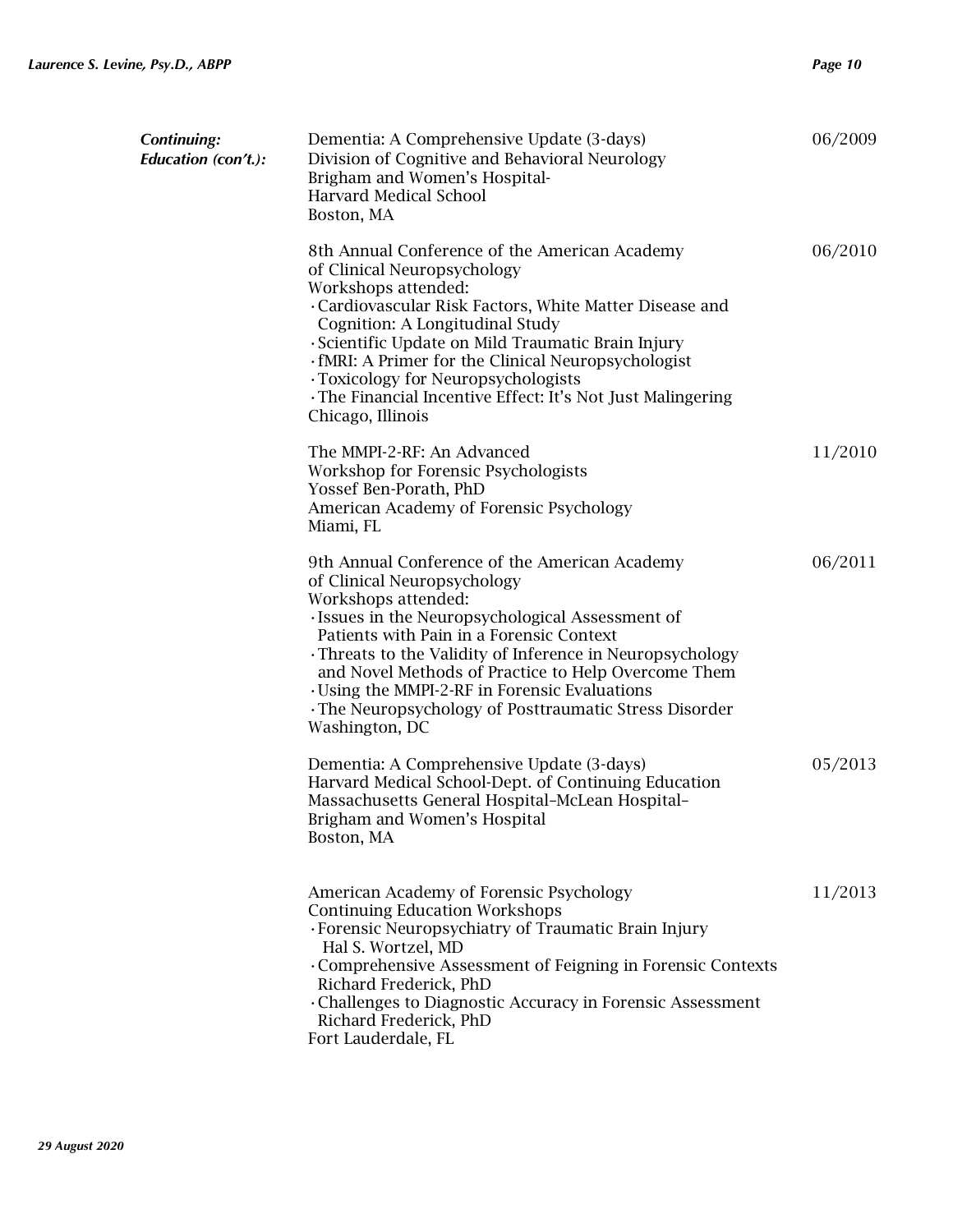| <b>Continuing</b><br>Education (con't.): | 12th Annual Conference of the American Academy<br>of Clinical Neuropsychology<br>Workshops attended:<br>· Ethics and Professionalism in Evidence-Based Clinical<br>Neuropsychology Practice: How to Avoid Pitfalls by Example<br>· Scientific Update on Mild Traumatic Brain Injury (mTBI)<br>· Neuropsychologist Experts and Neurolaw: Cases, Controversies,<br>and New Admissibility Challenges<br>· Clinically Relevant Functional Neuroanatomy XI: Cortical-<br>Subcortical Interactions<br>· Pain Psychology for Neuropsychologists: An Update<br>New York City, New York                                                                                                                                                                                                              | 06/2014 |
|------------------------------------------|---------------------------------------------------------------------------------------------------------------------------------------------------------------------------------------------------------------------------------------------------------------------------------------------------------------------------------------------------------------------------------------------------------------------------------------------------------------------------------------------------------------------------------------------------------------------------------------------------------------------------------------------------------------------------------------------------------------------------------------------------------------------------------------------|---------|
|                                          | Dementia: A Comprehensive Update (3-days)<br>Harvard Medical School &<br>Center for Brain/Mind Medicine<br>Department of Neurology<br>Brigham and Women's Hospital<br>Boston, MA                                                                                                                                                                                                                                                                                                                                                                                                                                                                                                                                                                                                            | 05/2015 |
|                                          | 3 <sup>rd</sup> Annual Aeromedical Psychology Seminar (2-days)<br>Sponsored by American College of Professional Neuropsychology<br>Denver, CO                                                                                                                                                                                                                                                                                                                                                                                                                                                                                                                                                                                                                                               | 08/2015 |
|                                          | 4 <sup>th</sup> Annual Aeromedical Psychology Seminar (3-days)<br>Sponsored by American College of Professional Neuropsychology<br>Denver, CO                                                                                                                                                                                                                                                                                                                                                                                                                                                                                                                                                                                                                                               | 09/2016 |
|                                          | Annual HIMS Basic Education Seminar (3-days)<br>Neuropsychology Continuing Education-<br>Sponsored by American College of Professional Neuropsychology<br>Denver, CO                                                                                                                                                                                                                                                                                                                                                                                                                                                                                                                                                                                                                        | 09/2016 |
|                                          | HIMS Advanced Topics Seminar-2017 (2-days; Invite only)<br>Dallas, TX                                                                                                                                                                                                                                                                                                                                                                                                                                                                                                                                                                                                                                                                                                                       | 03/2017 |
|                                          | 18th Annual Conference of the American Academy<br>of Clinical Neuropsychology<br>Workshops attended:<br>· Introduction to the New CPT Codes<br>The MMPI-2 and MMPI-2-RF Symptom Validity Scale (FBS, FBS-r)<br>In Neuropsychology: Historical Review, Update, and Future<br><b>Directions</b><br>· Evidence-Based Assessment of Learning Disabilities and ADHD<br>in Older Adolescents and Adults<br>· Meta-Analysis: Statistical Procedures, Theoretical Concerns, and<br>Clinical Applications in the Practice of Clinical and Forensic<br>Neuropsychology<br>· Use of Validity Testing in Non-Forensic Settings: Considerations,<br>Strategies, and Discussion of Nuanced Cases<br>. Twenty Years of the TOMM: What's New?<br>· Neuroanatomy and Neuropsychology of Sleep<br>Chicago, IL | 06/2019 |